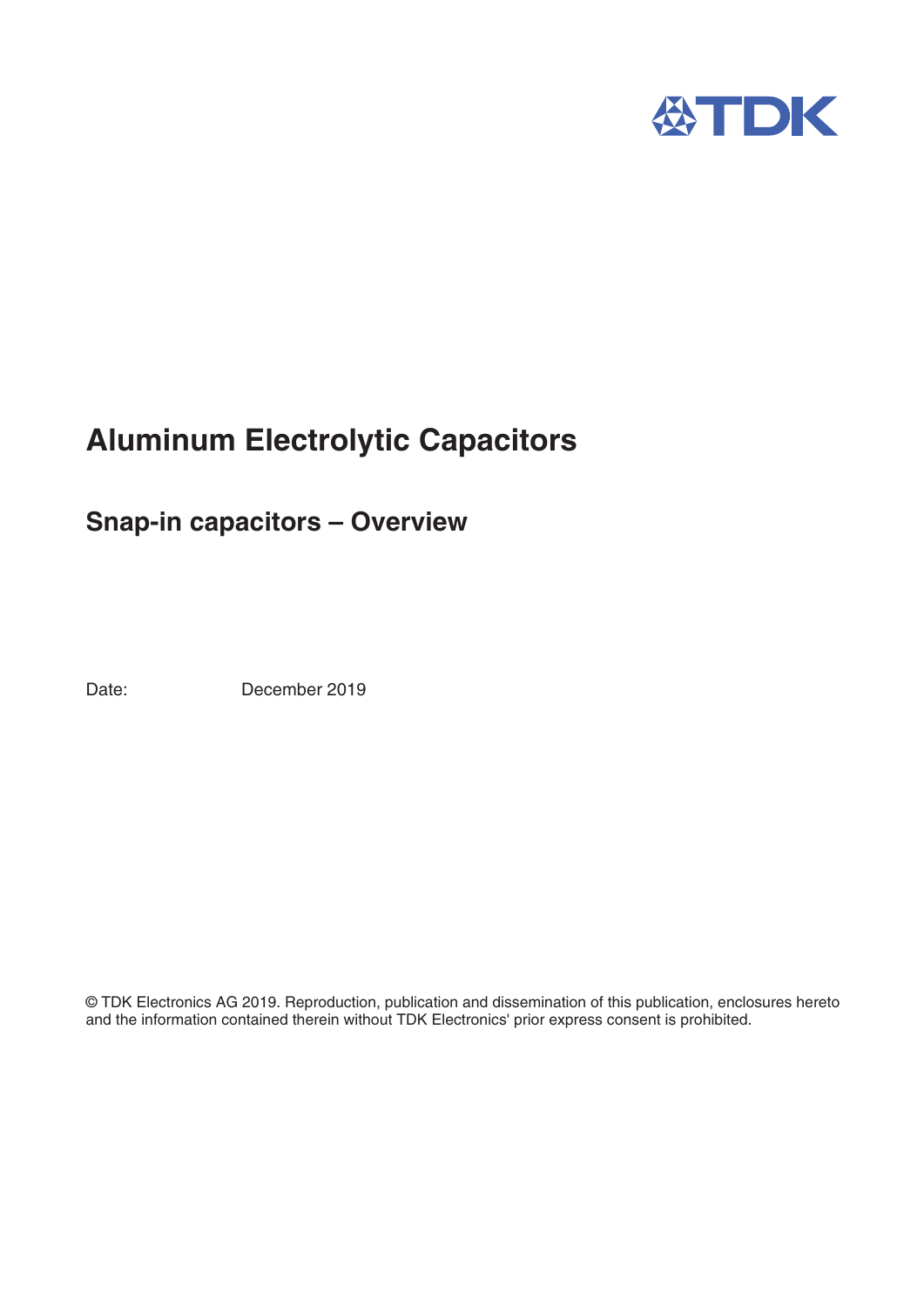

**Overview**

| <b>Upper category</b><br>temperature<br>$\rm ^{\circ}C$ | <b>Series</b> | Useful<br>life<br>h | Features                                                                                                                                                  | Applications                                                                                | $V_{\rm R}$<br>V DC | $C_R$<br>μF   | Page |
|---------------------------------------------------------|---------------|---------------------|-----------------------------------------------------------------------------------------------------------------------------------------------------------|---------------------------------------------------------------------------------------------|---------------------|---------------|------|
| $+85$                                                   | B41231        | > 2000              | Standard, high<br>ripple current<br>capability                                                                                                            | Professional<br>power supplies                                                              | 10<br>100           | 1200<br>68000 |      |
|                                                         | B43630        | > 2000              | Very compact,<br>105 °C operation<br>under voltage<br>derating                                                                                            | Frequency<br>converters,<br>solar inverters,<br>uninterruptible                             | 200<br>450          | 100<br>3300   |      |
|                                                         | B43624        | > 8000              | Long useful life,<br>high ripple<br>current capability,<br>105 °C operation<br>under voltage<br>derating                                                  | power supplies,<br>professional<br>power supplies,<br>medical<br>appliances,<br>white goods | 200<br>450          | 56<br>2200    |      |
|                                                         | B43634        | > 8000              | Long useful life,<br>very compact,<br>high ripple<br>current capability,<br>105 °C operation<br>under voltage<br>derating                                 |                                                                                             | 200<br>450          | 82<br>2700    |      |
|                                                         | B43541        | > 8000              | Outstanding<br>ripple current<br>capability, high<br>voltage, base<br>cooling available<br>upon request,<br>105 °C operation<br>under voltage<br>derating |                                                                                             | 200<br>600          | 47<br>2200    |      |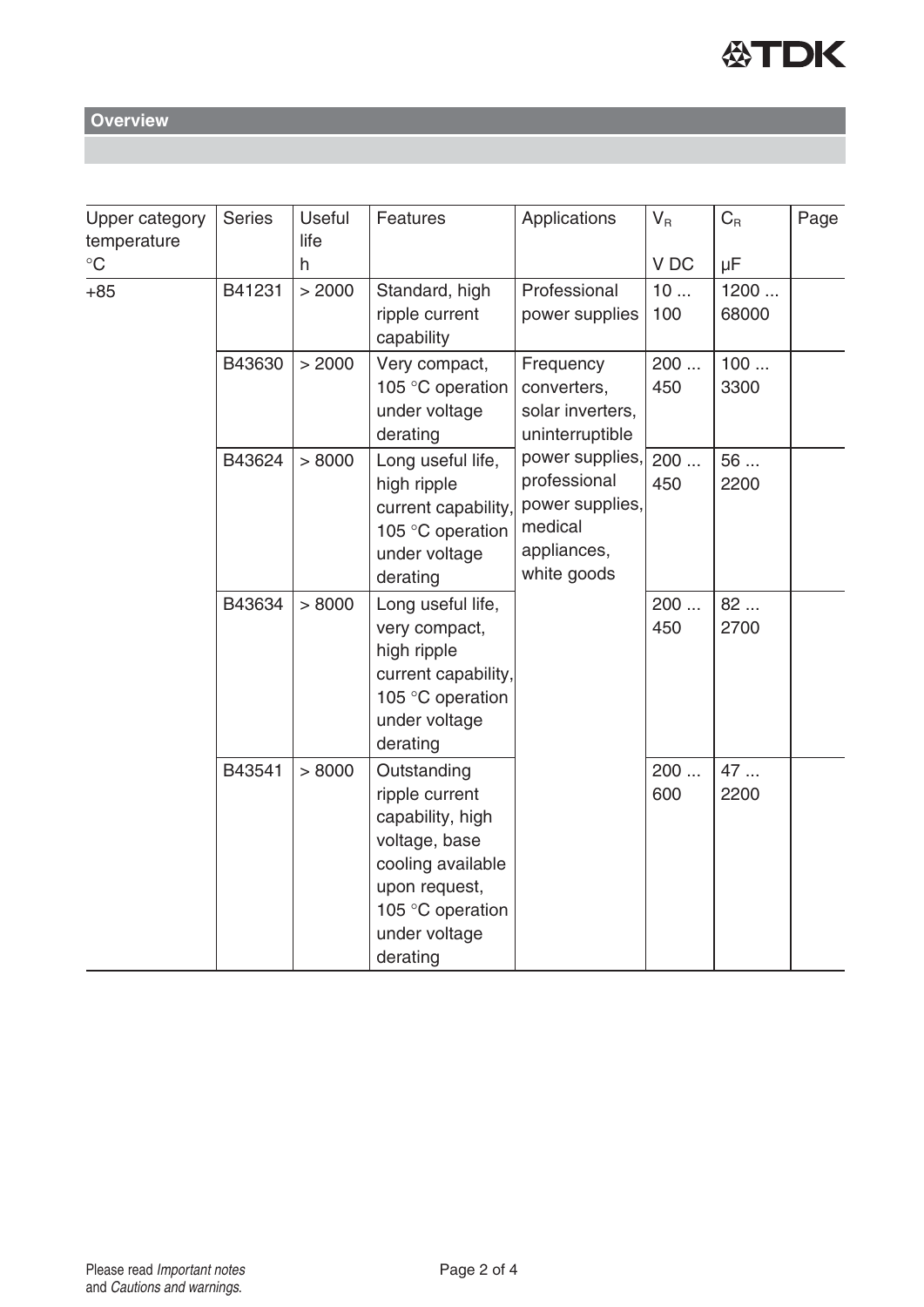

**Overview**

| <b>Upper category</b><br>temperature | <b>Series</b> | <b>Useful</b><br>life | Features                                                                                                       | Applications                                                                                                                                   | $V_R$             | $C_{R}$            | Page |
|--------------------------------------|---------------|-----------------------|----------------------------------------------------------------------------------------------------------------|------------------------------------------------------------------------------------------------------------------------------------------------|-------------------|--------------------|------|
| $^{\circ}C$<br>$+105$                | B41252        | h<br>> 2000           | Standard, high<br>ripple current<br>capability                                                                 | Professional<br>power supplies                                                                                                                 | V DC<br>10<br>100 | μF<br>820<br>56000 |      |
|                                      | B43640        | > 2000                | Ultra compact,<br>high ripple<br>current capability                                                            | Frequency<br>converters,<br>solar inverters,<br>uninterruptible<br>power supplies,<br>professional<br>power supplies,<br>medical<br>appliances | 200<br>450        | 82<br>3300         |      |
|                                      | B43641        | > 2000                | Ultra compact,<br>high ripple<br>current capability                                                            |                                                                                                                                                | 400<br>450        | 120<br>1200        |      |
|                                      | B43509        | > 3000                | Compact, high<br>ripple current<br>capability                                                                  |                                                                                                                                                | 200<br>450        | 56<br>2700         |      |
|                                      | B43642        | > 3000                | Very compact,<br>very high ripple<br>current capability                                                        |                                                                                                                                                | 200<br>500        | 68<br>3300         |      |
|                                      | B43643        | > 3000                | Ultra compact,<br>high ripple<br>current capability                                                            |                                                                                                                                                | 200<br>450        | 100<br>3300        |      |
|                                      | B43644        | > 5000                | Very compact,<br>long useful life,<br>high ripple<br>current capability                                        |                                                                                                                                                | 200<br>500        | 47<br>2700         |      |
|                                      | B43544        | > 3000                | Very high ripple<br>current capability,<br>high voltage,<br>compact, base<br>cooling available<br>upon request |                                                                                                                                                | 200<br>550        | 47<br>2700         |      |
|                                      | B43548        | > 3000                | Outstanding<br>ripple current,<br>compact, very<br>low ESR, base<br>cooling available<br>upon request          |                                                                                                                                                | 400<br>500        | 68<br>820          |      |